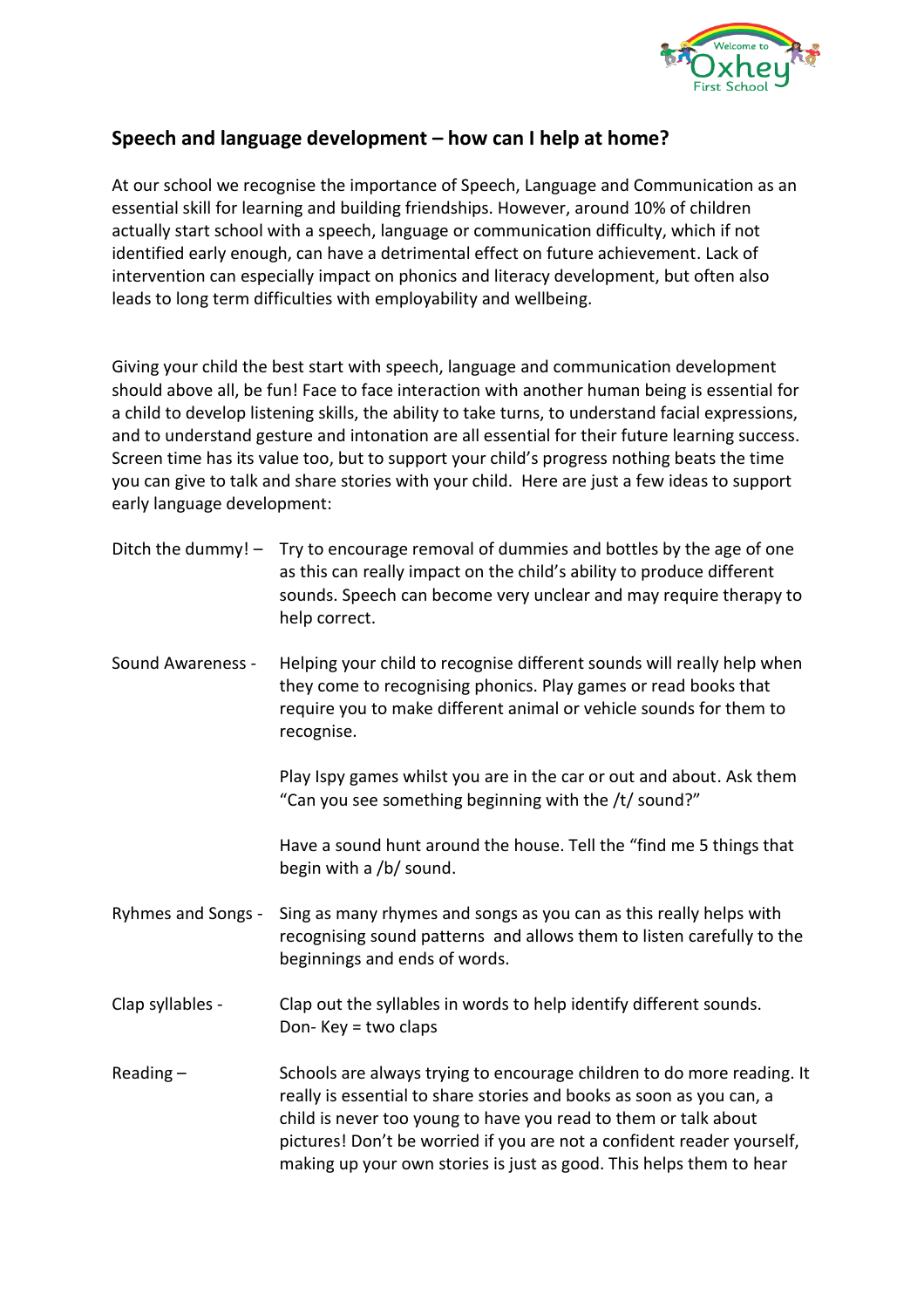

more words so increases their vocabulary, it also provides you with opportunities to ask questions about the story to help build understanding.

- Ask WH questions Asking WH questions like who, what doing, what, where, when and why are vital for both receptive and expressive language skills. Having a sound understanding of language will really help when it comes to writing and reading.
- Games Role play or games, provide endless opportunities for shared engagement to help develop listening and turn taking skills, all essential for learning and progression. You don't need to invest in expensive games, a simple Teddy Bears picnic, or tractors in the sand pit are great activities and again give you that face to face interaction that your child needs to support their speech and language development.

Having word challenges is a fun way to build up understanding of word categories and extend vocabulary. 'Name five things' can be played anywhere. Give them a category, for example 'Farm animals' and see who can name five farm animals the fastest. Make the categories harder for older children

- Modelling Always try to use a nice clear voice when speaking to your child. Model back phrases or words that they don't quite say correctly. Never ask them to repeat things 'properly', simply modelling it correctly will help, or maybe just clarifying "Did you mean…".
- Gesture or visuals- Using gesture, such as pointing to an object that you are naming or miming an action can really help support understanding. Some children may also benefit from symbol or picture visuals to support understanding.

Don't forget all children develop at different rates, but if you have any concerns regarding your child's speech, language or communication development, please do speak to their class teacher.

- If you are concerned about your child's speech development, please speak to your child's class teacher or to Mrs Holt, Inclusion Lead. The following websites might also be of use:
- ICAN Talking Point for information regarding chronological development of speech, language and communication. <https://ican.org.uk/i-cans-talking-point/>
- Afasic A National Charity supporting communication needs. [https://www.afasic.org.uk](https://www.afasic.org.uk/)